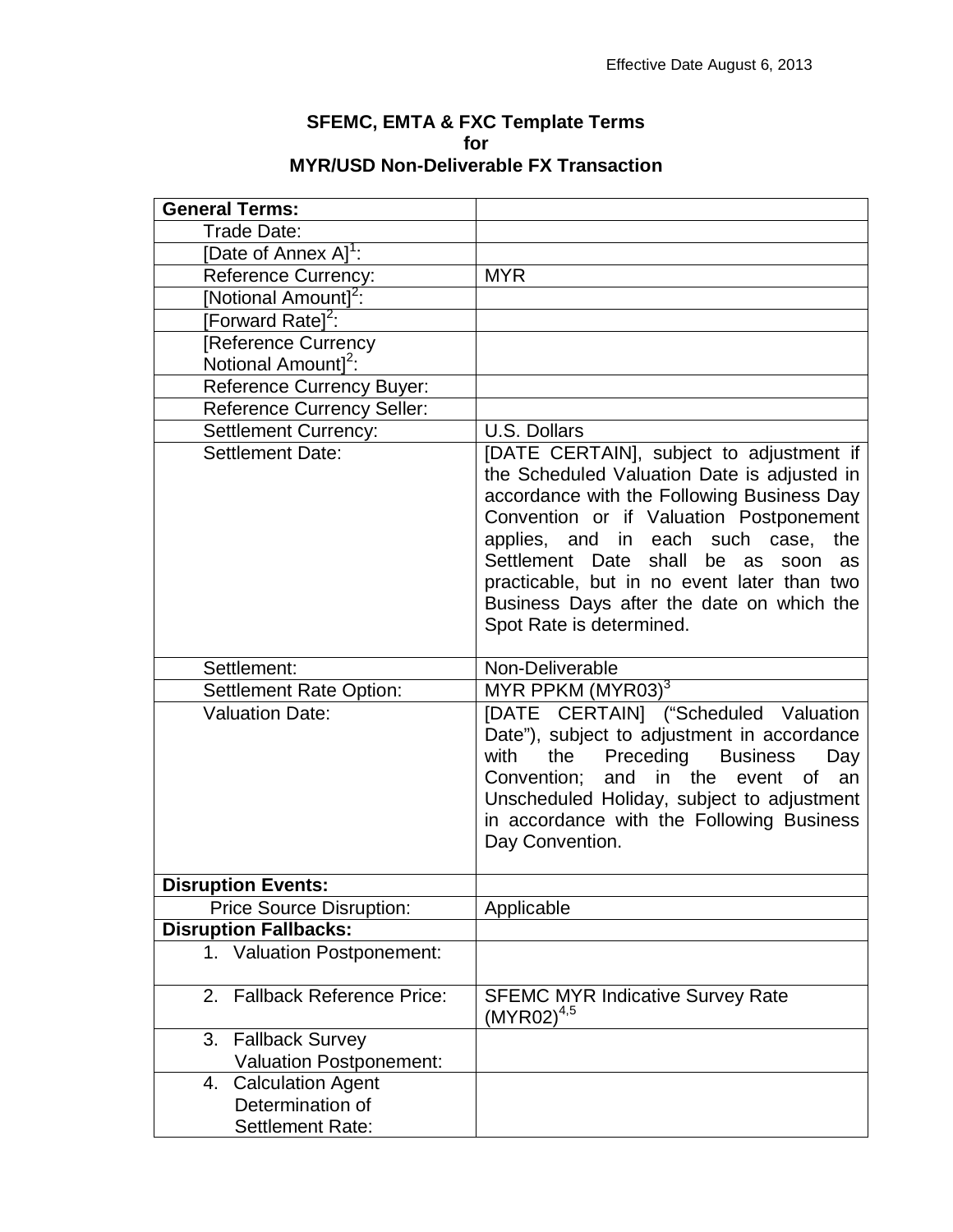| <b>Other Terms:</b>                                      |                                                                                                                                                                                                                                                                                                                                                                                                                                                                                                                                                                                                                                                                                                                                      |
|----------------------------------------------------------|--------------------------------------------------------------------------------------------------------------------------------------------------------------------------------------------------------------------------------------------------------------------------------------------------------------------------------------------------------------------------------------------------------------------------------------------------------------------------------------------------------------------------------------------------------------------------------------------------------------------------------------------------------------------------------------------------------------------------------------|
| "Unscheduled Holiday":                                   | "Unscheduled Holiday" means that a day is<br>not a Business Day and the market was not<br>aware of such fact (by means of a public<br>announcement or by reference to other<br>publicly available information) until a time later<br>than 9:00 a.m. local time in the Principal<br>Financial Center(s) of the Reference Currency<br>two Business Days prior to the Scheduled<br><b>Valuation Date.</b>                                                                                                                                                                                                                                                                                                                               |
| "Deferral Period" for<br><b>Unscheduled Holiday:</b>     | In the event the Scheduled Valuation Date<br>becomes subject to the Following Business<br>Day Convention, and if the Valuation Date<br>has not occurred on or before the 14 <sup>th</sup><br>consecutive<br>day after<br>the Scheduled<br>Valuation Date (any such period being a<br>"Deferral Period"), then the next day after the<br>Deferral Period that would have been a<br>Business Day but for the Unscheduled<br>Holiday, shall be deemed to be the Valuation<br>Date.                                                                                                                                                                                                                                                      |
| "Valuation Postponement"<br>for Price Source Disruption: | "Valuation Postponement"<br>for<br>means,<br>purposes of obtaining a Settlement Rate, that<br>the Spot Rate will be determined on the<br>Business Day first succeeding the day on<br>which the Price Source Disruption ceases to<br>exist, unless the Price Source Disruption<br>continues to exist (measured from the date<br>that, but for the occurrence of the Price<br>Source Disruption, would have been the<br>Valuation Date) for a consecutive number of<br>calendar days equal to the Maximum Days of<br>Postponement. In such event, the Spot Rate<br>will be determined on the next Business Day<br>after the Maximum Days of Postponement in<br>accordance<br>with<br>the<br>next<br>applicable<br>Disruption Fallback. |
| "Fallback Survey Valuation<br>Postponement":             | "Fallback Survey Valuation Postponement"<br>means that, in the event that the Fallback<br>Reference Price is not available on or before<br>the 3 <sup>rd</sup> Business Day (or day that would have<br>been a Business Day but for an Unscheduled<br>Holiday) succeeding the end of either (i)<br>Valuation Postponement for Price Source                                                                                                                                                                                                                                                                                                                                                                                            |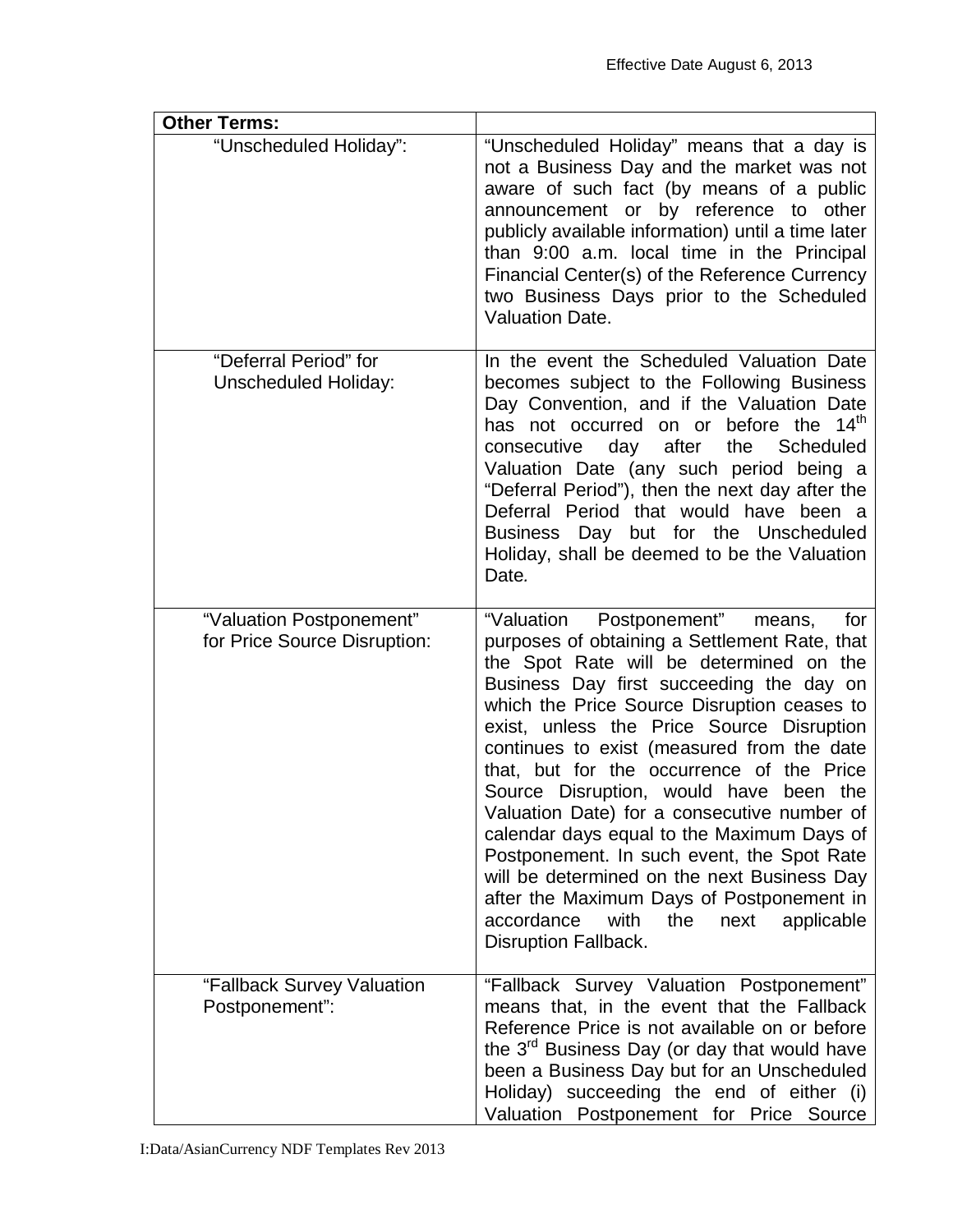|                                                               | (ii) Deferral<br>Disruption,<br>Period<br>for<br>Unscheduled Holiday, or (iii) Cumulative<br>Events, then the Settlement Rate will be<br>determined in accordance with the next<br>applicable Disruption Fallback on such day.<br>For the avoidance of doubt, Cumulative<br>Events, if applicable, does not preclude<br>postponement of valuation in accordance with<br>this provision.                                                                                                                                                                                                                                                                                                                                                                                                                                                                                                                                                                                                                 |
|---------------------------------------------------------------|---------------------------------------------------------------------------------------------------------------------------------------------------------------------------------------------------------------------------------------------------------------------------------------------------------------------------------------------------------------------------------------------------------------------------------------------------------------------------------------------------------------------------------------------------------------------------------------------------------------------------------------------------------------------------------------------------------------------------------------------------------------------------------------------------------------------------------------------------------------------------------------------------------------------------------------------------------------------------------------------------------|
| <b>Cumulative Events:</b>                                     | Except as provided below, in no event shall<br>the total number of consecutive calendar days<br>during which either (i) valuation is deferred<br>due to an Unscheduled Holiday, or (ii) a<br>Valuation Postponement shall occur (or any<br>combination of (i) and (ii)), exceed<br>14<br>consecutive calendar days in the aggregate.<br>Accordingly, (x) if, upon the lapse of any such<br>14-day period, an Unscheduled Holiday shall<br>have occurred or be continuing on the day<br>following such period that otherwise would<br>have been a Business Day, then such day<br>shall be deemed to be a Valuation Date, and<br>(y) if, upon the lapse of any such 14-day<br>period, a Price Source Disruption shall have<br>occurred or be continuing on the day following<br>such period on which the Spot Rate otherwise<br>determined, then<br>would<br>Valuation<br>be<br>Postponement shall not apply and the Spot<br>Rate shall be determined in accordance with<br>the next Disruption Fallback. |
| Maximum Days of<br>Postponement:                              | 14 calendar days                                                                                                                                                                                                                                                                                                                                                                                                                                                                                                                                                                                                                                                                                                                                                                                                                                                                                                                                                                                        |
| <b>Relevant City for Business Day</b><br>for Valuation Date:  | Kuala Lumpur                                                                                                                                                                                                                                                                                                                                                                                                                                                                                                                                                                                                                                                                                                                                                                                                                                                                                                                                                                                            |
| <b>Relevant City for Business Day</b><br>for Settlement Date: | <b>New York</b>                                                                                                                                                                                                                                                                                                                                                                                                                                                                                                                                                                                                                                                                                                                                                                                                                                                                                                                                                                                         |
| Calculation Agent: <sup>6</sup>                               |                                                                                                                                                                                                                                                                                                                                                                                                                                                                                                                                                                                                                                                                                                                                                                                                                                                                                                                                                                                                         |